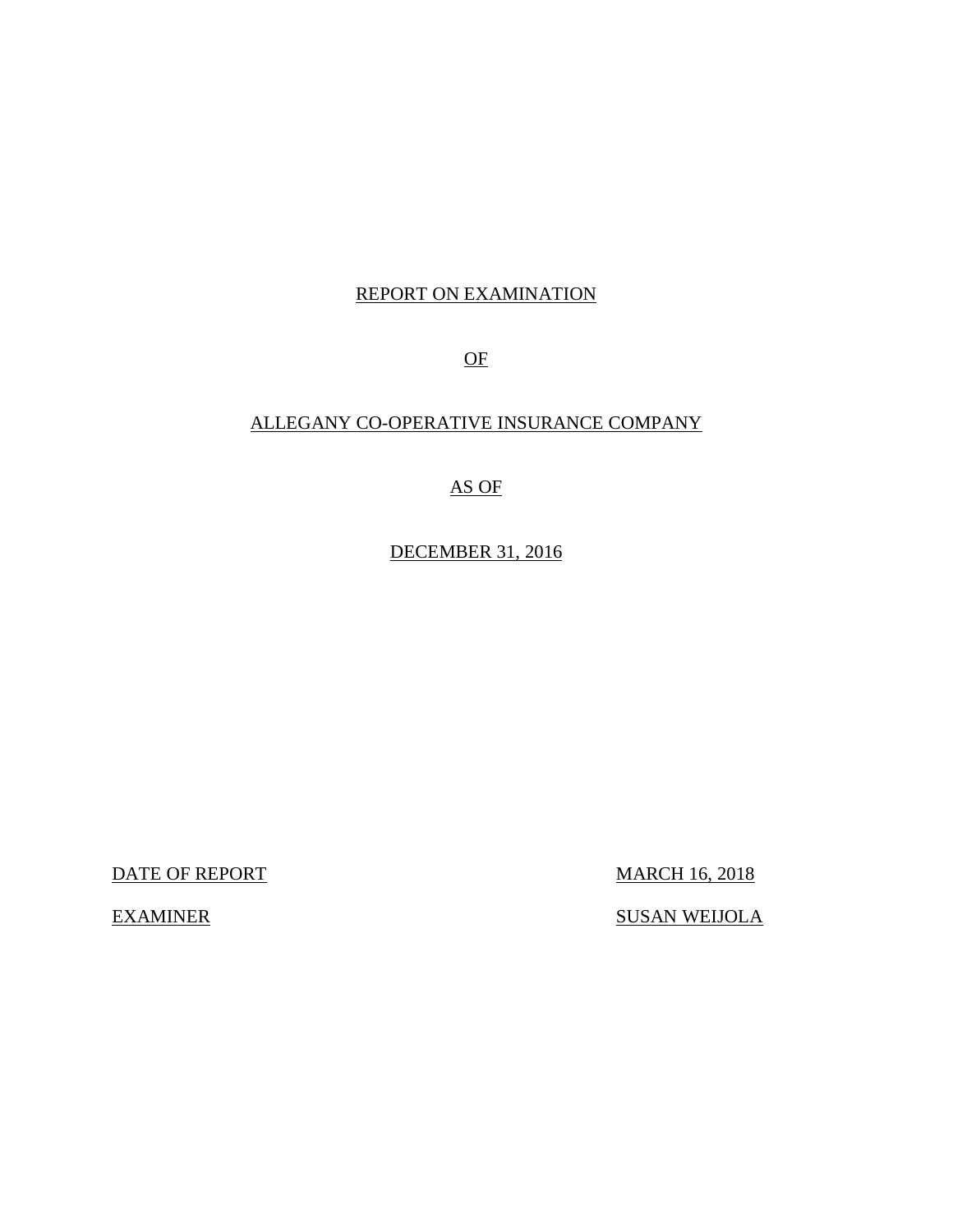# TABLE OF CONTENTS

| <b>ITEM</b> |                                                               | PAGE NO.            |
|-------------|---------------------------------------------------------------|---------------------|
| 1.          | Scope of examination                                          | $\overline{2}$      |
| 2.          | Description of Company                                        | 3                   |
|             | A. Corporate governance<br>B. Territory and plan of operation | $\mathfrak{Z}$<br>5 |
|             | C. Reinsurance ceded                                          | $\boldsymbol{6}$    |
|             | D. Affiliated group                                           | 9                   |
|             | E. Significant operating ratios                               | 10                  |
| 3.          | <b>Financial statements</b>                                   | 11                  |
|             | A. Balance sheet                                              | 11                  |
|             | B. Statement of income                                        | 13                  |
|             | C. Capital and surplus                                        | 14                  |
| 4.          | Losses and loss adjustment expenses                           | 14                  |
| 5.          | Compliance with prior report on examination                   | 15                  |
| 6.          | Summary of comments and recommendations                       | 15                  |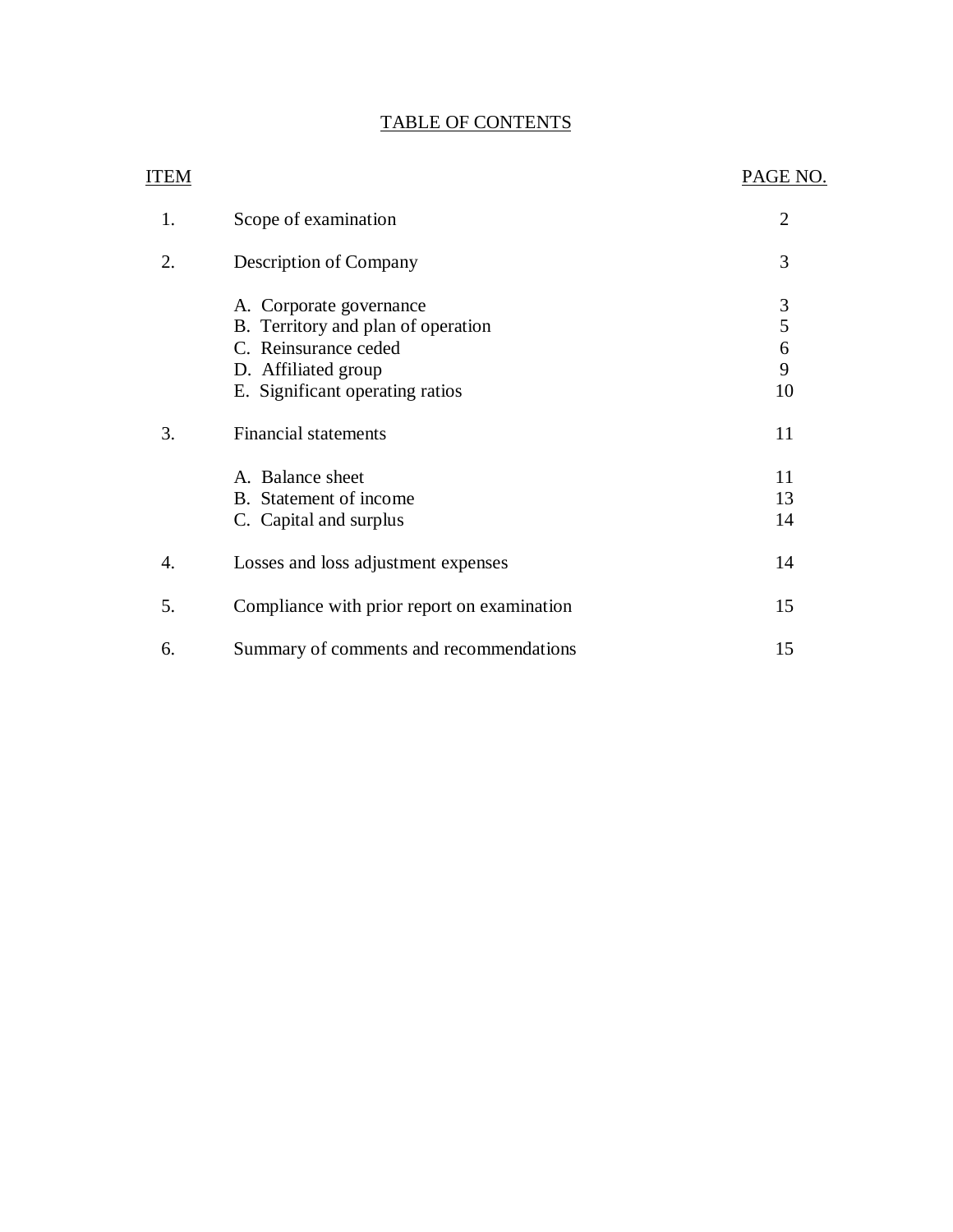

# NEW YORK STATE *DEPARTMENTof*  FINANCIAL SERVICES

Andrew M. Cuomo Maria T. Vullo Governor Superintendent Superintendent

March 16, 2018

Honorable Maria T. Vullo Superintendent New York State Department of Financial Services Albany, New York 12257

Madam:

Pursuant to the requirements of the New York Insurance Law, and in compliance with the instructions contained in Appointment Number 31673 dated October 16, 2017, attached hereto, I have made an examination into the condition and affairs of Allegany Co-operative Insurance Company as of December 31, 2016, and submit the following report thereon.

Wherever the designation "the Company" appears herein without qualification, it should be understood to indicate Allegany Co-operative Insurance Company.

Wherever the term "Department" appears herein without qualification, it should be understood to mean the New York State Department of Financial Services.

The examination was conducted at the Company's home office located at 9 North Branch Road, Cuba, NY 14727.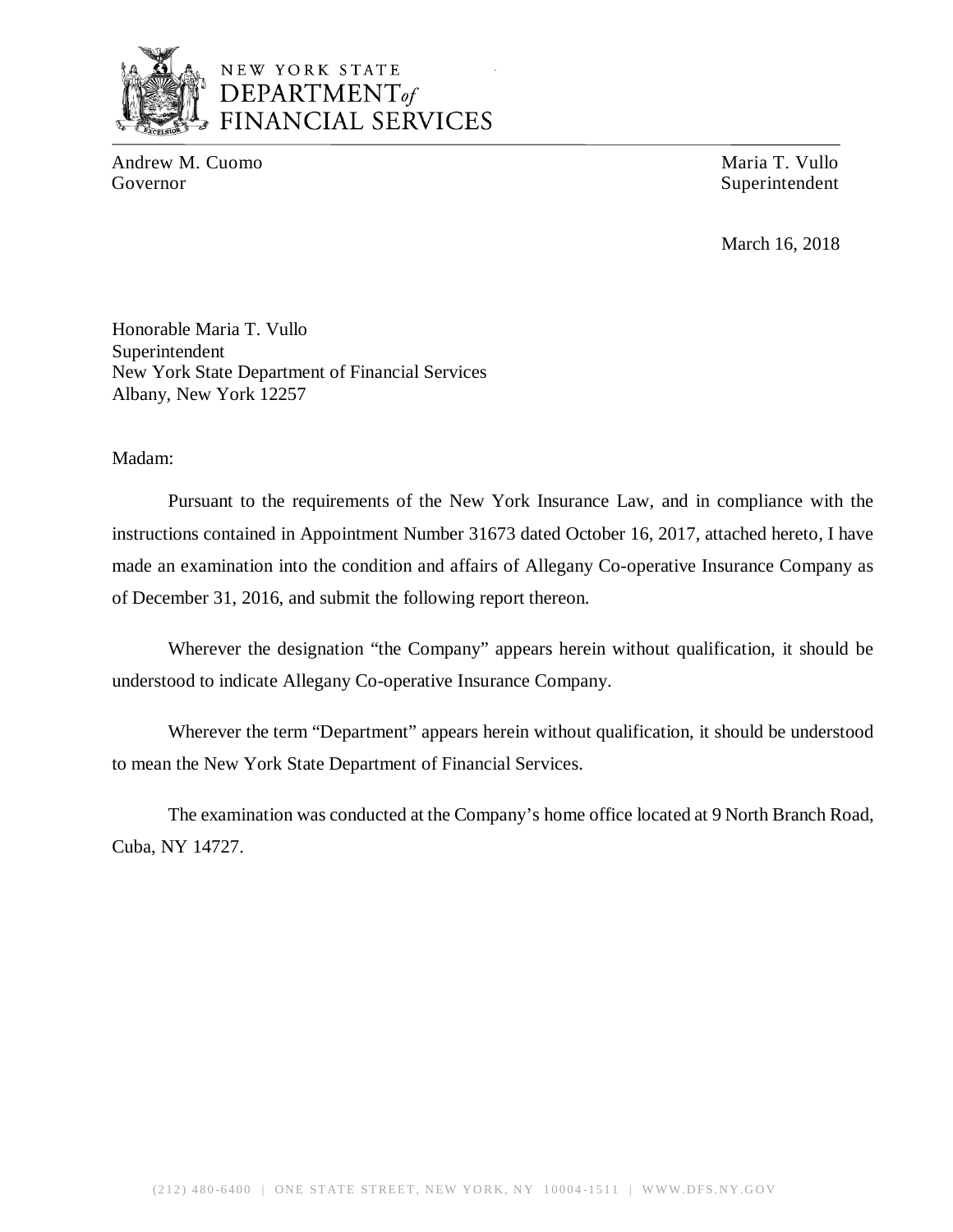#### 1. **SCOPE OF EXAMINATON**

The Department has performed an examination of the Company*,* a single-state insurer. The previous examination was conducted as of December 31, 2011. This examination covered the fiveyear period from January 1, 2012 through December 31, 2016. Transactions occurring subsequent to this period were reviewed where deemed appropriate by the examiner.

New York was the lead state of the Allegany Co-op Conemaugh Valley Group. The examination was performed concurrently with the examination of Conemaugh Valley Mutual Insurance Company. The other state participating in this examination was Pennsylvania.

This examination was conducted in accordance with the National Association of Insurance Commissioners ("NAIC") Financial Condition Examiners Handbook ("Handbook"), which requires that we plan and perform the examination to evaluate the financial condition and identify current and prospective risks of the Company by obtaining information about the Company including corporate governance, identifying and assessing inherent risks within the Company and evaluating system controls and procedures used to mitigate those risks. This examination also includes assessing the principles used and significant estimates made by management, as well as evaluating the overall financial statement presentation, management's compliance with New York Laws, statutory accounting principles, and annual statement instructions.

This examination report includes, but is not limited to, the following:

Company history Management and control Territory and plan of operation Affiliated group Reinsurance Loss review and analysis Financial statement presentation Significant subsequent events Summary of recommendations

A review was also made to ascertain what action was taken by the Company with regards to comments and recommendations contained in the prior report on examination.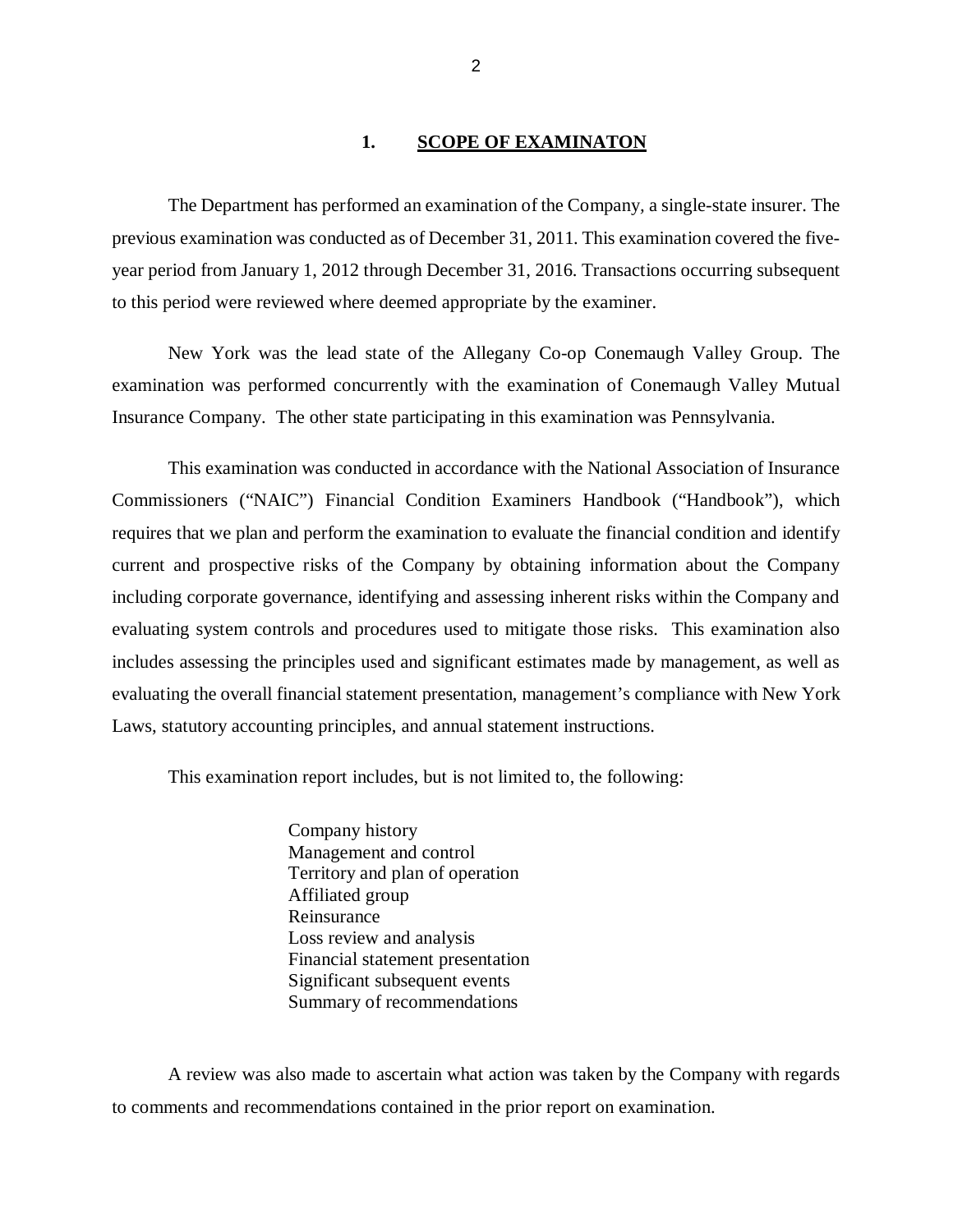<span id="page-4-0"></span>This report on examination is confined to financial statements and comments on those matters that involve departures from laws, regulations or rules, or that are deemed to require explanation or description.

#### **2. DESCRIPTION OF COMPANY**

Allegany Co-operative Insurance Company was incorporated under the laws of the State of New York on April 15, 1887 as the Allegany County Farmers' Co-operative Fire Insurance Company for the purpose of transacting business as an assessment co-operative fire insurance company in Allegany County, New York. It became licensed on April 3, 1887 and commenced business on April 15, 1887. A certificate issued by this Department on July 19, 1971 permitted the Company to change its name to Allegany Co-operative Insurance Company.

During 2007, the policyholders of Allegany Co-operative Insurance Company approved the conversion of the Company to an advance premium co-operative and the subsequent merger of the Company with Monroe Co-op Insurance Company of Rochester, NY ("Monroe"). On October 1, 2007, the merger between the Company and Monroe was finalized with the Company as the surviving entity.

On December 11, 2007, the Company purchased a surplus note totaling \$1,000,000 issued by Conemaugh Valley Mutual Insurance Company of Johnstown, Pennsylvania ("CVMIC"). CVMIC is an insurance company licensed in Pennsylvania that provides property and liability coverage in that state.

#### A. Corporate Governance

Pursuant to the Company's charter and by-laws, management of the Company is vested in a board of directors consisting of not less than nine nor more than fifteen members. The board meets five times during each calendar year. At December 31, 2016, the board of directors was comprised of the following eleven members: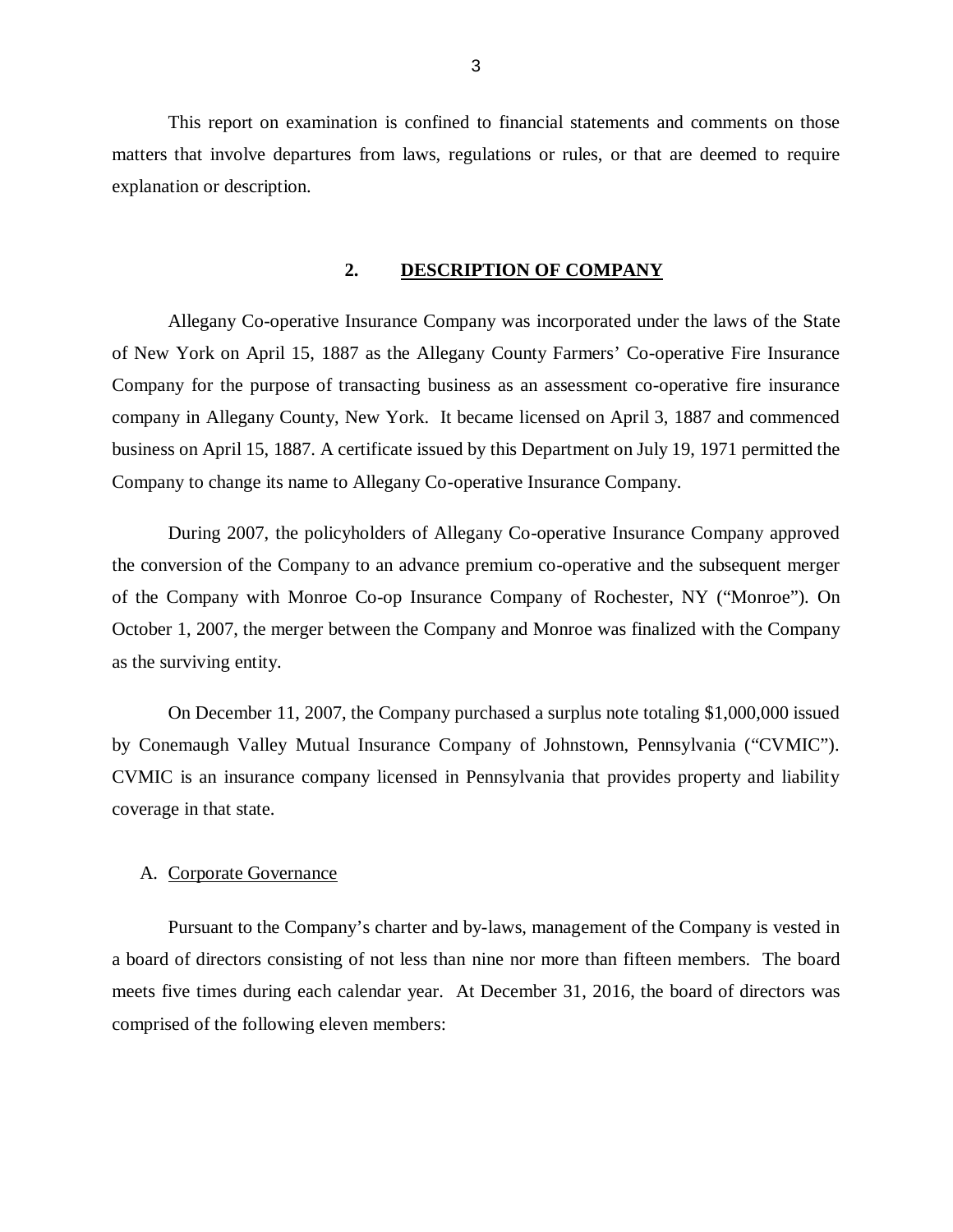#### Name and Residence

Donald G. Bennett Pittsford, NY

Rae A. Clark Jr. Rochester, NY

Marcia J. Davies Freedom, NY

Edward L. Gilbert Rushford, NY

Kevin O. Harris Wellsville, NY

Erland E. Kailbourne Mendon, NY

Brian H. Lehman Johnstown, PA

Matthew F. Minor Brockport, NY

Keith W. Saylor Johnstown, PA

Rodney R. Stettner Spencerport, NY

Duane A. Vaclavik Fillmore, NY

#### Principal Business Affiliation

Chief Financial Officer, Art Craft Optical Company

Attorney, Sutton, DeLeeuw, Clark & Darcy, PLLC

Retired

Dairy farmer and insurance agent, Gilbert Insurance Agency

Account Manager, LaForge Disposal Service

Chairman, Albany International Corp.

Executive Vice President, Chief Financial Officer and Secretary, Reliance Savings Bank

Senior Loan Officer, Farm Credit East

Supervisor, Richland Township

Farmer

Retired Chief Executive Officer, Great Valley Federal Credit Union

As of December 31, 2016, the principal officers of the Company were as follows:

Name Title

| Byron K. Long    | President and Chief Executive Officer |
|------------------|---------------------------------------|
| Marcia J. Davies | Secretary                             |
| Holly A. Thropp  | Treasurer and Chief Financial Officer |
| Sarah D. Zulauf  | Vice President                        |
| Melanie K. Stam  | Vice President                        |
|                  |                                       |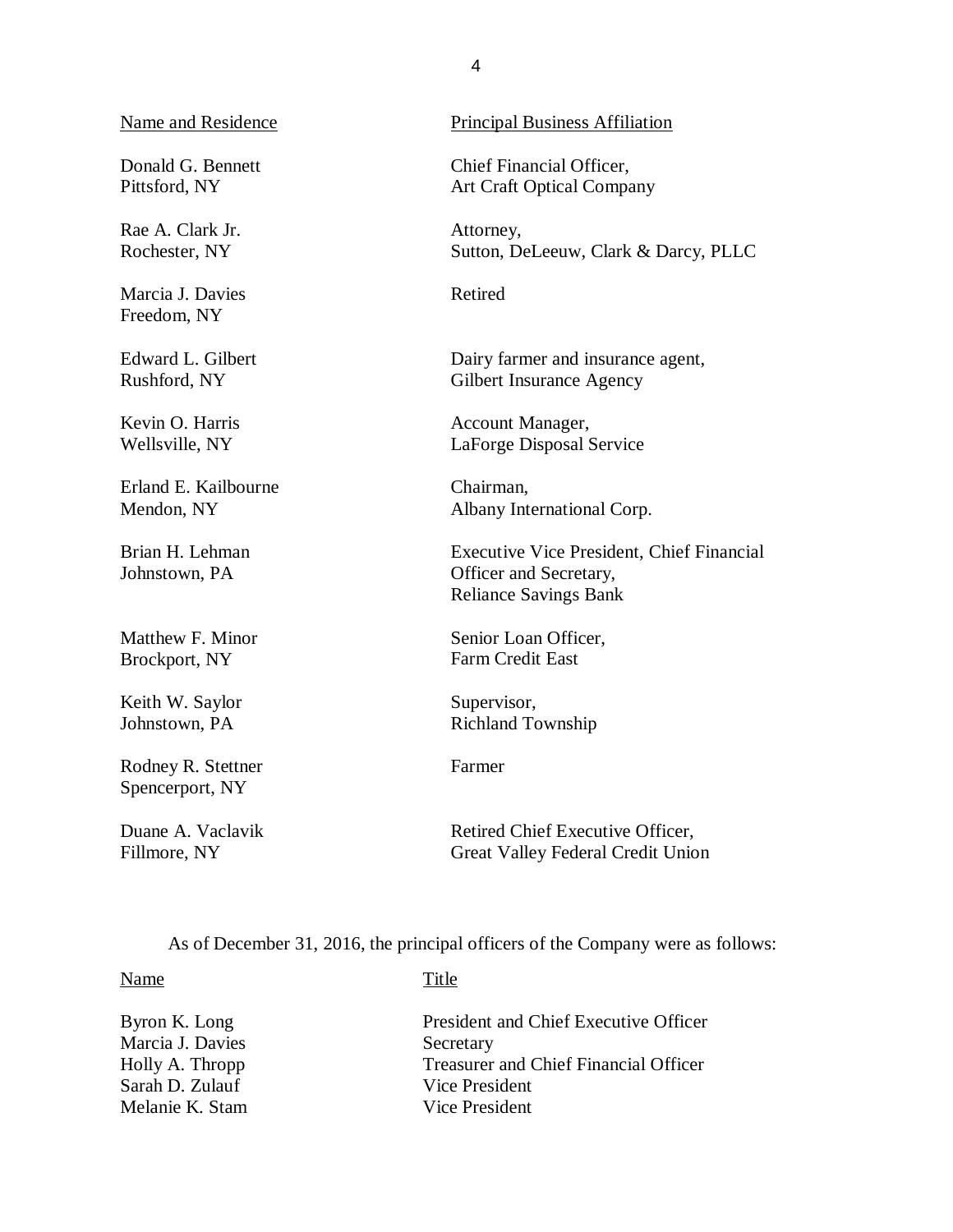#### B. Territory and Plan of Operation

As of December 31, 2016, the Company was licensed to write business in New York only.

As of the examination date, the Company was authorized to transact the kinds of insurance as defined in the following numbered paragraphs of Section 1113(a) of the New York Insurance Law:

| P <u>aragraph</u> | Line of Business                           |
|-------------------|--------------------------------------------|
| 4                 | Fire                                       |
| 5                 | Miscellaneous property                     |
| 6                 | Water damage                               |
| 7                 | Burglary and theft                         |
| 8                 | Glass                                      |
| 9                 | Boiler and machinery                       |
| 10                | Elevator                                   |
| 11                | Animal                                     |
| 12                | Collision                                  |
| 13                | Personal injury liability                  |
| 14                | Property damage liability                  |
| 19                | Motor vehicle and aircraft physical damage |
| 20                | Marine and inland marine (inland only)     |

Based upon the lines of business for which the Company is licensed and pursuant to the requirements of Articles 13, 41 and 66 of the New York Insurance Law, the Company is required to maintain a minimum surplus to policyholders in the amount of \$950,000.

The following schedule shows the direct and assumed premiums written by the Company for the period under examination:

| <b>Direct Premiums</b> | <b>Assumed Premiums</b> | <b>Total Gross Premiums</b> |
|------------------------|-------------------------|-----------------------------|
| \$13,526,222           | \$1,721,634             | \$15,247,856                |
| \$13,702,916           | \$2,130,650             | \$15,833,566                |
| \$14,203,755           | \$2,651,904             | \$16,855,659                |
| \$13,807,649           | \$2,764,966             | \$16,572,615                |
| \$13,933,532           | \$2,781,142             | \$16,714,674                |
|                        |                         |                             |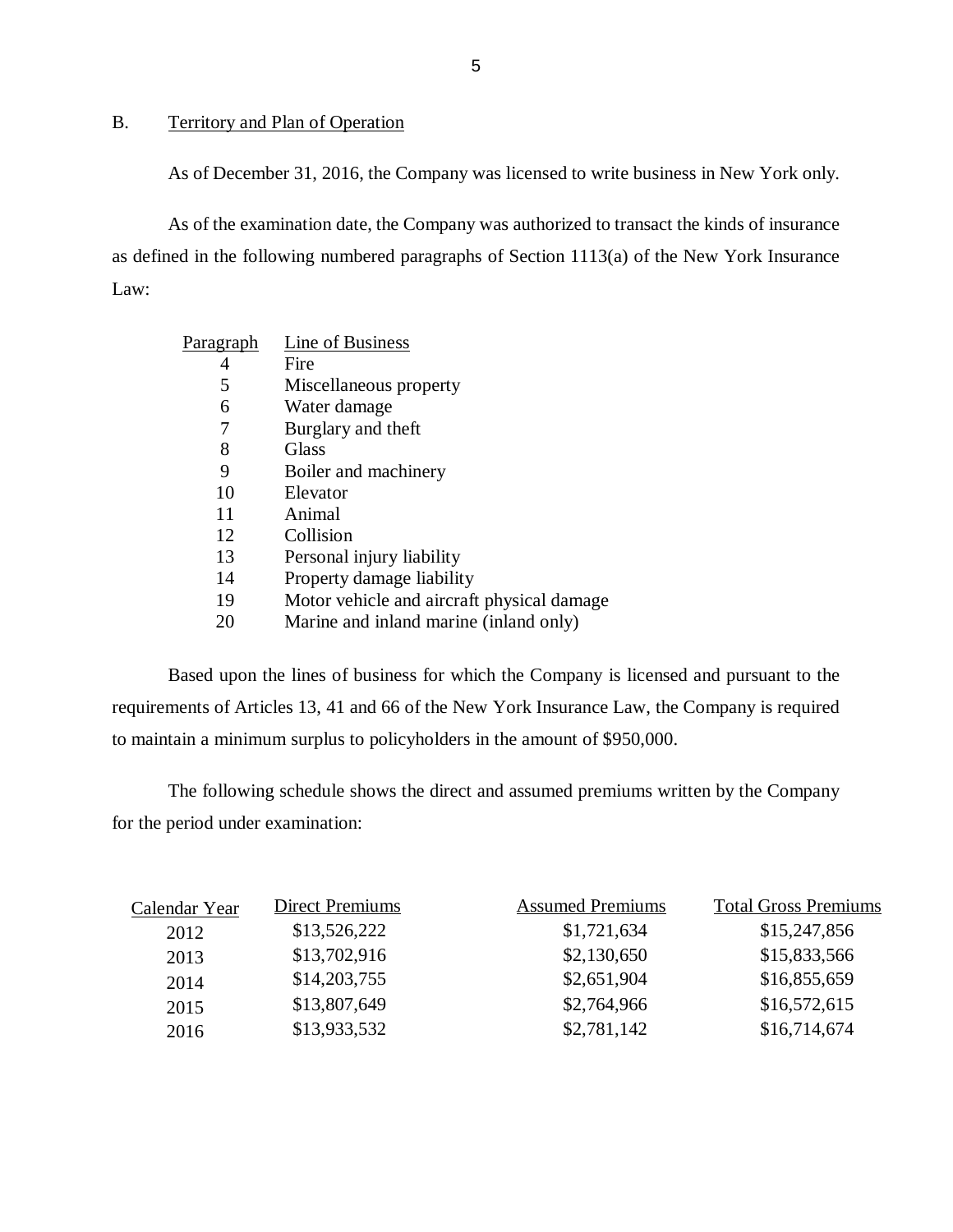<span id="page-7-0"></span>The Company's predominant lines of business are commercial multiple peril, homeowners, fire, and farm owners, which accounted for 42%, 38%, 8.9% and 8.8% respectively, of the Company's 2016 direct written business. The Company offers its products to rural and urban markets throughout New York State except for the counties that make up New York City. Its products are sold exclusively through a group of approximately 250 independent agents and are concentrated in Erie, Suffolk and Monroe counties.

Assumed business accounted for 17% of the Company's gross premium written at December 31, 2016. This consists mainly of business assumed from its affiliate (96%), with the remainder assumed from various mandated pools. During the period covered by this examination, the Company's assumed reinsurance business increased by \$863,181 or 45% since the last examination.

#### C. Reinsurance Ceded

#### Intercompany Pooling Agreement

Effective January 1, 2009, the Company entered into a quota share reinsurance agreement with its affiliate CVMIC, whereby CVMIC cedes 100% of its direct and assumed business to the Company net of external reinsurance. The Company pays CVMIC its share of losses, loss adjustment expense, and extra contractual obligations in excess of policy limits covered under the agreement subject to a limit of \$250,000 each risk, each individual loss, property, per occurrence; casualty losses are subject to a maximum of \$2,500,000 for each and every loss occurrence. The Company then retrocedes 11% of its net business written or assumed to CVMIC. Effective December 31, 2014, the cession was increased to 12%. This change was approved by the Department on December 3, 2013.

CVMIC pays the Company its share of losses, loss adjustment expense, and extra contractual obligations in excess of the policy limits covered under the contract subject to a limit of \$30,000 (12% of a maximum of \$250,000) each risk, each individual loss, property, per occurrence; casualty losses are subject to a maximum of \$300,000 for each and every loss occurrence.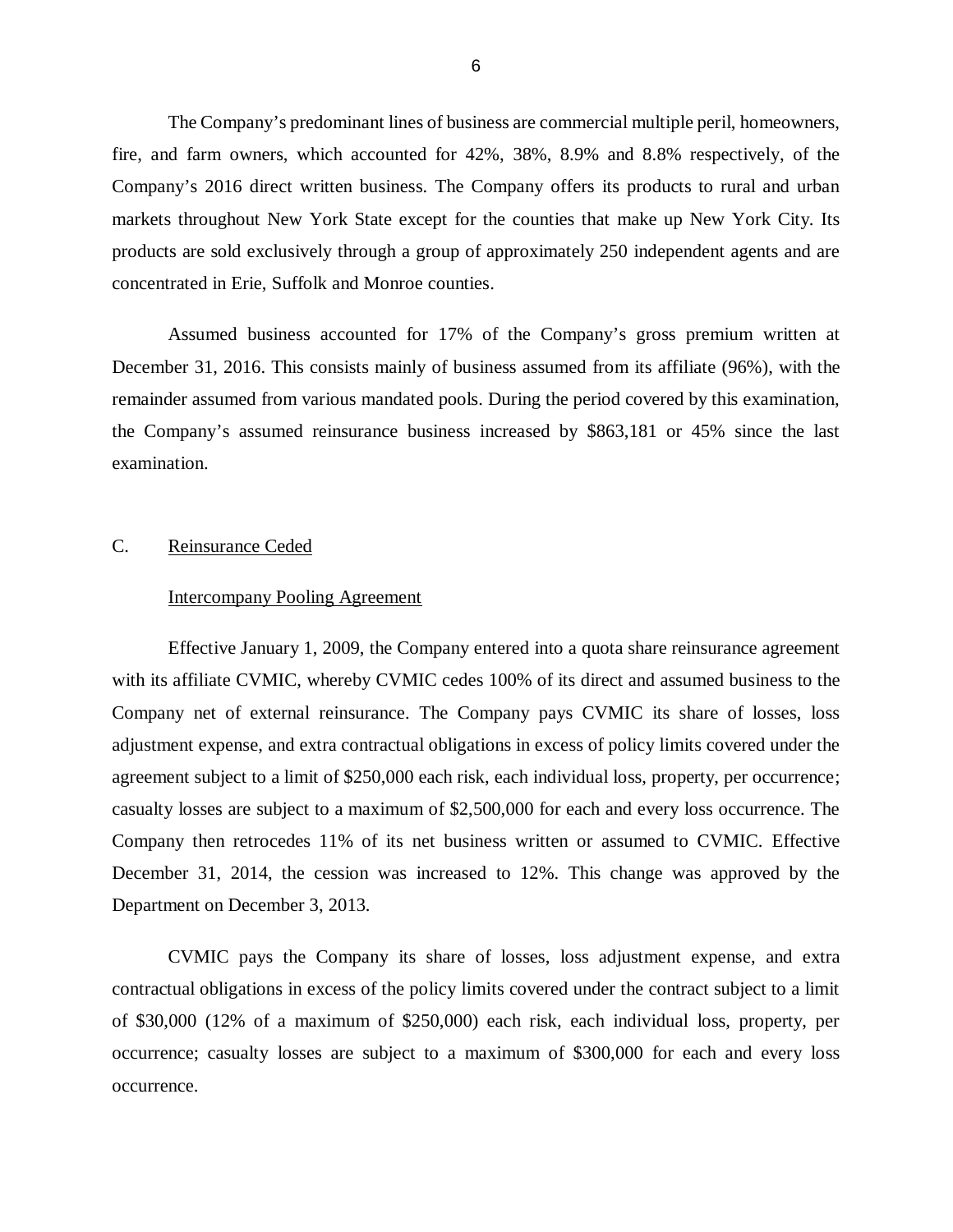The agreement was non-objected to by the Department July 27, 2009. At December 31, 2016, the Company ceded \$1,823,781 in written premiums to CVMIC and assumed \$2,677,924 from CVMIC. Because the companies are not authorized reinsurers, total liabilities resulting from the affiliation are securitized by funds held by the respective companies.

## Ceded Reinsurance Program

The Company has structured its ceded reinsurance program as follows:

| <b>Type of Treaty</b>                               | Cession                                                                                                                                                                                                                                                                                                                        |
|-----------------------------------------------------|--------------------------------------------------------------------------------------------------------------------------------------------------------------------------------------------------------------------------------------------------------------------------------------------------------------------------------|
| <b>Property Casualty Combination Excess of Loss</b> | $Property - $750,000$ excess \$250,000 each loss,<br>each risk subject to a limit of \$2,000,000 each<br>loss occurrence;                                                                                                                                                                                                      |
|                                                     | $\frac{1}{2}$ Casualty – Ultimate net loss over and above an<br>initial ultimate net loss of \$250,000 each loss<br>occurrence subject to a limit of \$750,000 each<br>loss occurrence;                                                                                                                                        |
|                                                     | Casualty and property combined $-$ In the event<br>of a loss occurrence involving at least one<br>casualty and one property policy, ultimate over<br>and above an initial ultimate net loss of<br>\$250,000 each loss occurrence subject to a limit<br>of \$250,000 each loss occurrence.                                      |
| Casualty Clash Excess of Loss                       | \$2,000,000 excess \$1,000,000 each loss<br>With<br>respect to<br>workers'<br>occurrence.<br>compensation insurance required by subsection<br>(i) of Section 3420 of the New York State<br>Insurance Law. No payment shall be made<br>unless the Company has first sustained an<br>ultimate net loss in excess of \$3,000,000. |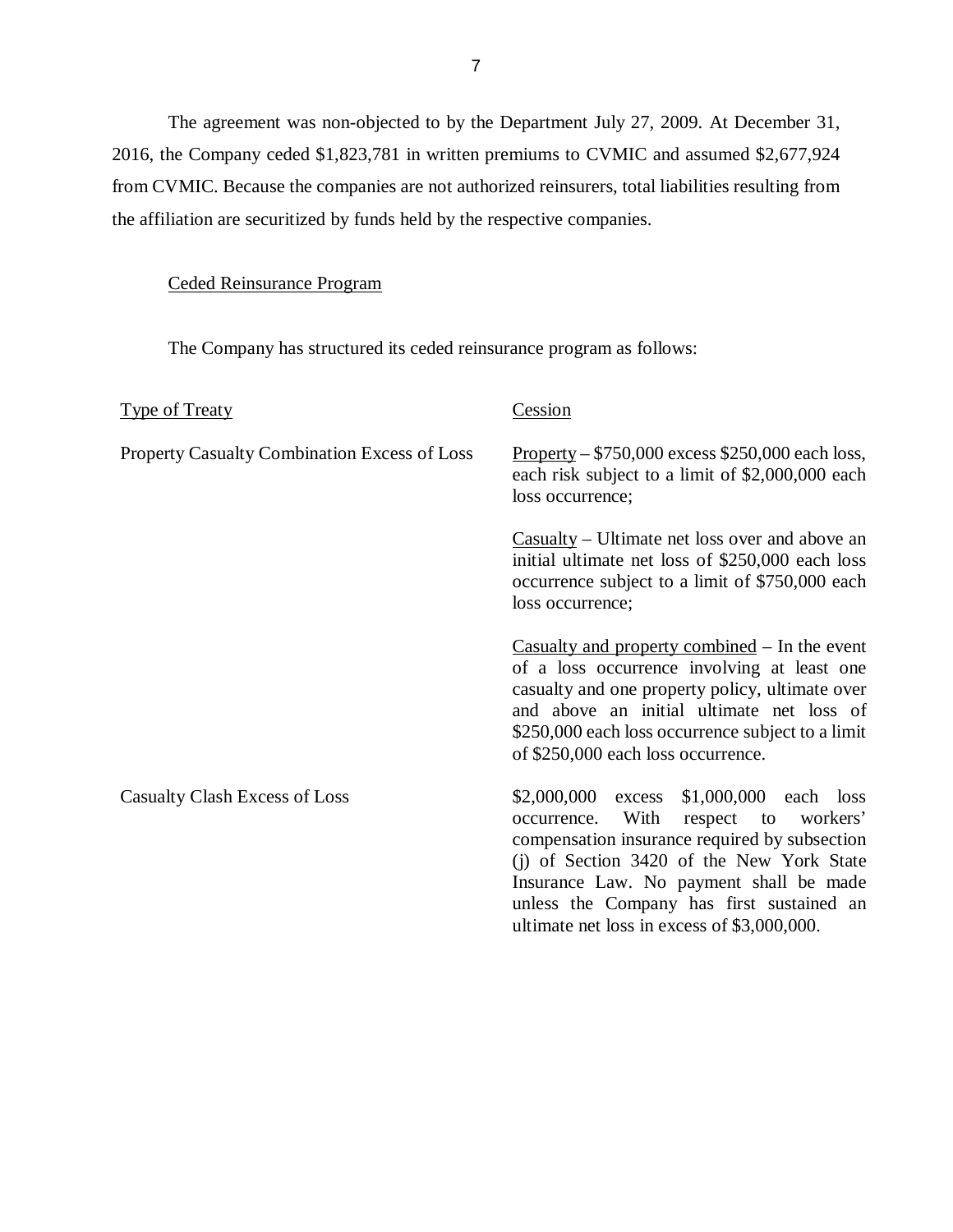| <b>Type of Treaty</b>                          | Cession                                                                                                                                                                                                                                                                                                      |
|------------------------------------------------|--------------------------------------------------------------------------------------------------------------------------------------------------------------------------------------------------------------------------------------------------------------------------------------------------------------|
| Property Catastrophe Excess of Loss<br>Layer 1 | \$2,500,000 excess of \$500,000 each loss<br>occurrence (involving three or more risks).                                                                                                                                                                                                                     |
| Layer 2                                        | \$3,000,000 each<br>100%<br>of<br>excess<br>loss<br>occurrence (involving three or more risks).                                                                                                                                                                                                              |
| Property Facultative per Risk Excess of Loss   | Ultimate net loss over and above an initial<br>ultimate net loss of \$1,000,000 each loss, each<br>risk subject to a limit of \$2,000,000 each loss,<br>each risk.                                                                                                                                           |
| <b>Casualty Facultative Excess of Loss</b>     | Ultimate net loss over and above an initial<br>ultimate net loss of \$1,000,000 each loss<br>occurrence, each policy subject to an annual<br>aggregate limit of \$2,000,000 inclusive of loss<br>adjustment expense during the term of the<br>contract for all acts of terrorism covered by the<br>contract. |
| Special Casualty Excess of Loss                | \$500,000 excess \$500,000 each loss<br>occurrence.                                                                                                                                                                                                                                                          |
| Equipment Breakdown Quota Share                | 100% of the Company's ultimate net retained<br>liability. Cessions shall not exceed \$15,000,000<br>on any one risk.                                                                                                                                                                                         |

The Company also has property facultative coverage available by special acceptance.

All reinsurance, except pooling transactions, was ceded to authorized or certified reinsurers.

Reinsurance agreements with affiliates were reviewed for compliance with Article 15 of the New York Insurance Law. It was noted that the affiliated reinsurance agreement was filed with the Department pursuant to the provisions of Section 1505(d)(2) of the New York Insurance Law.

All significant ceded reinsurance agreements in effect as of the examination date were reviewed and found to contain the required clauses, including an insolvency clause meeting the requirements of Section 1308 of the New York Insurance Law.

8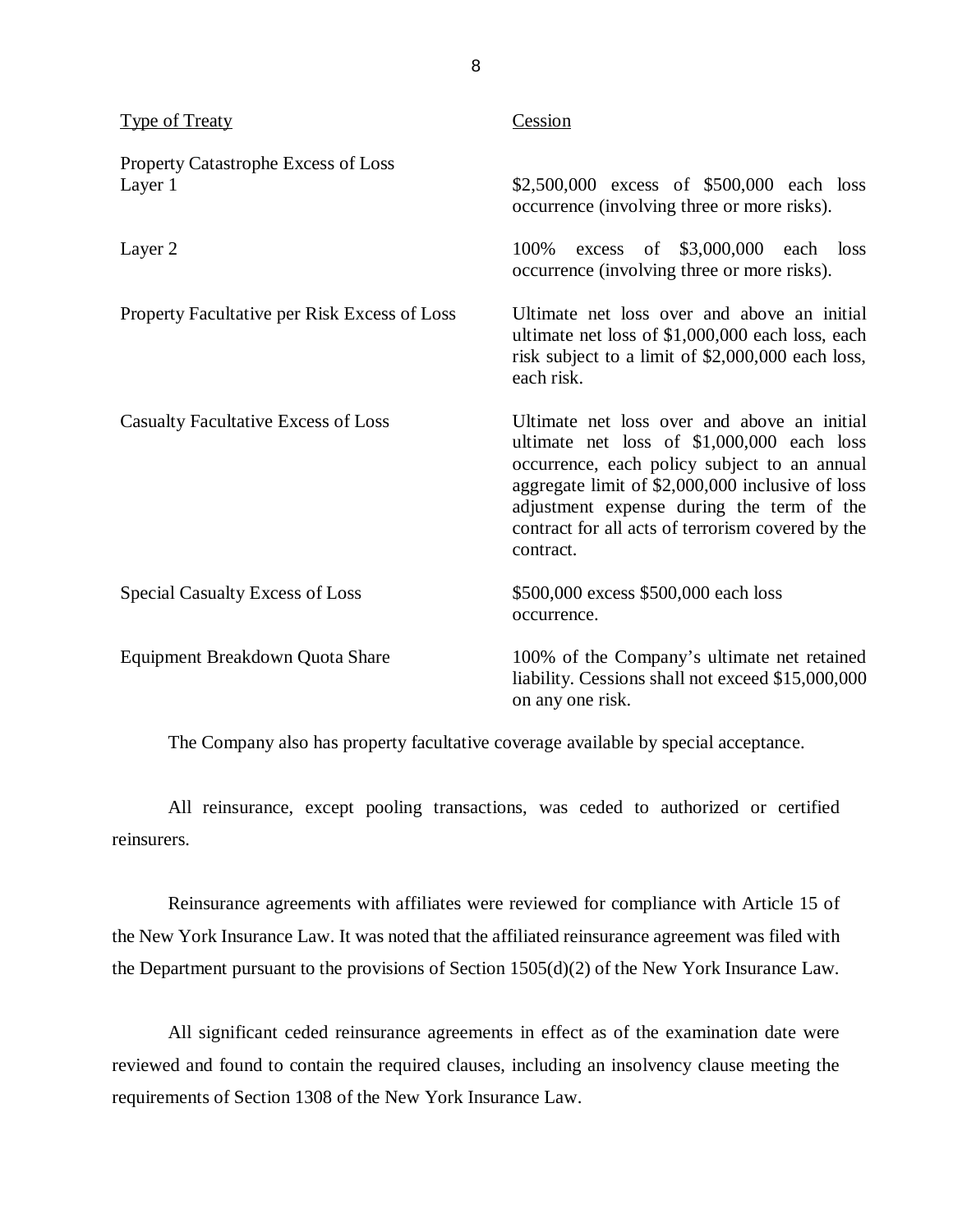<span id="page-10-0"></span>Examination review found that the Schedule F data reported by the Company in its filed annual statement accurately reflected its reinsurance transactions. Additionally, management has represented that all material ceded reinsurance agreements transfer both underwriting and timing risk as set forth in SSAP No. 62R. Representations were supported by an attestation from the Company's Chief Executive Officer and Chief Financial Officer pursuant to the NAIC Annual Statement Instructions. Additionally, examination review indicated that the Company was not a party to any finite reinsurance agreements. All ceded reinsurance agreements were accounted for utilizing reinsurance accounting as set forth in SSAP No. 62R.

#### D. Affiliated Group

The Company is a member of the Allegany Co-op Conemaugh Valley Group. The Company is affiliated with CVMIC through the purchase of CVMIC's \$1,000,000 surplus note, quota share reinsurance agreements, an expense sharing agreement, and an affiliation agreement between the two companies. The Company and CVMIC have a common President and shared directors. Both companies in the group are controlled by a common board of directors; however, due to their corporate charters, they report independently of each other and maintain separate legal identities.

A review of the Holding Company Registration Statements filed with this Department indicated that such filings were complete and were filed in a timely manner pursuant to Article 15 of the New York Insurance Law and Department Regulation 52.

#### Affiliated Agreements

At December 31, 2016, the Company was party to the following agreements with its affiliate:

#### Amended and Restated Affiliation Agreement

Effective December 11, 2007 the Company entered into an affiliation agreement with CVMIC. The agreement calls for CVMIC to enter into expense sharing and reinsurance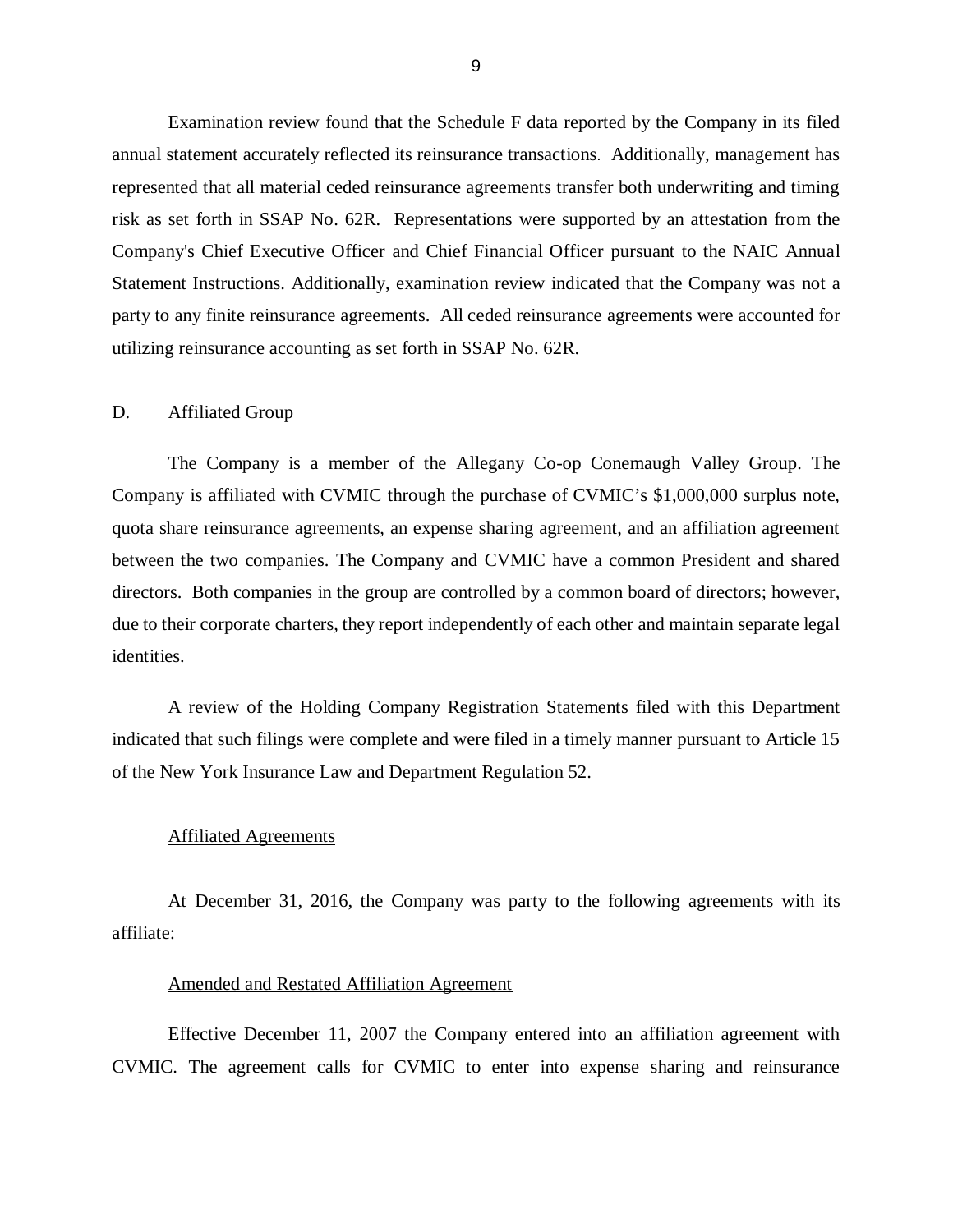agreements with the Company; and for the Company to advance an amount not to exceed \$1,000,000 to CVMIC at the effective date of the affiliation.

#### Expense Sharing Agreement

Effective December 11, 2007, the Company entered into an expense sharing agreement with CVMIC. The agreement provides for the sharing of non-insurance related and specifically identified expenses including director fees, legal and audit fees, commissions, boards, bureaus, printing, stationery and other out of pocket expenses for goods and services incurred for the benefit of either company and not related to insurance contracts or the administration of insurance business. At December 31, 2016, the Company reimbursed \$124,964 to CVMIC. The agreement was filed with this Department pursuant to Section 1505 of the New York Insurance Law.

#### E. Significant Ratios

The Company's operating ratios, computed as of December 31, 2016, fall within the benchmark ranges set forth in the Insurance Regulatory Information System of the National Association of Insurance Commissioners.

| <b>Operating Ratios</b>                        | Result |
|------------------------------------------------|--------|
| Net premiums written to policyholders' surplus | 39%    |
| Adjusted liabilities to liquid assets          | 42%    |
| Two-year overall operating                     | 94%    |

#### Underwriting Ratios

The underwriting ratios presented below are on an earned/incurred basis and encompass the five-year period covered by this examination:

|                                              | Amounts      | Ratio   |
|----------------------------------------------|--------------|---------|
| Losses and loss adjustment expenses incurred | \$35,674,459 | 54.32%  |
| Other underwriting expenses incurred         | 25,427,522   | 38.71%  |
| Net underwriting gain                        | 4,578,446    | 6.97%   |
| Premiums earned                              | \$65,680,426 | 100.00% |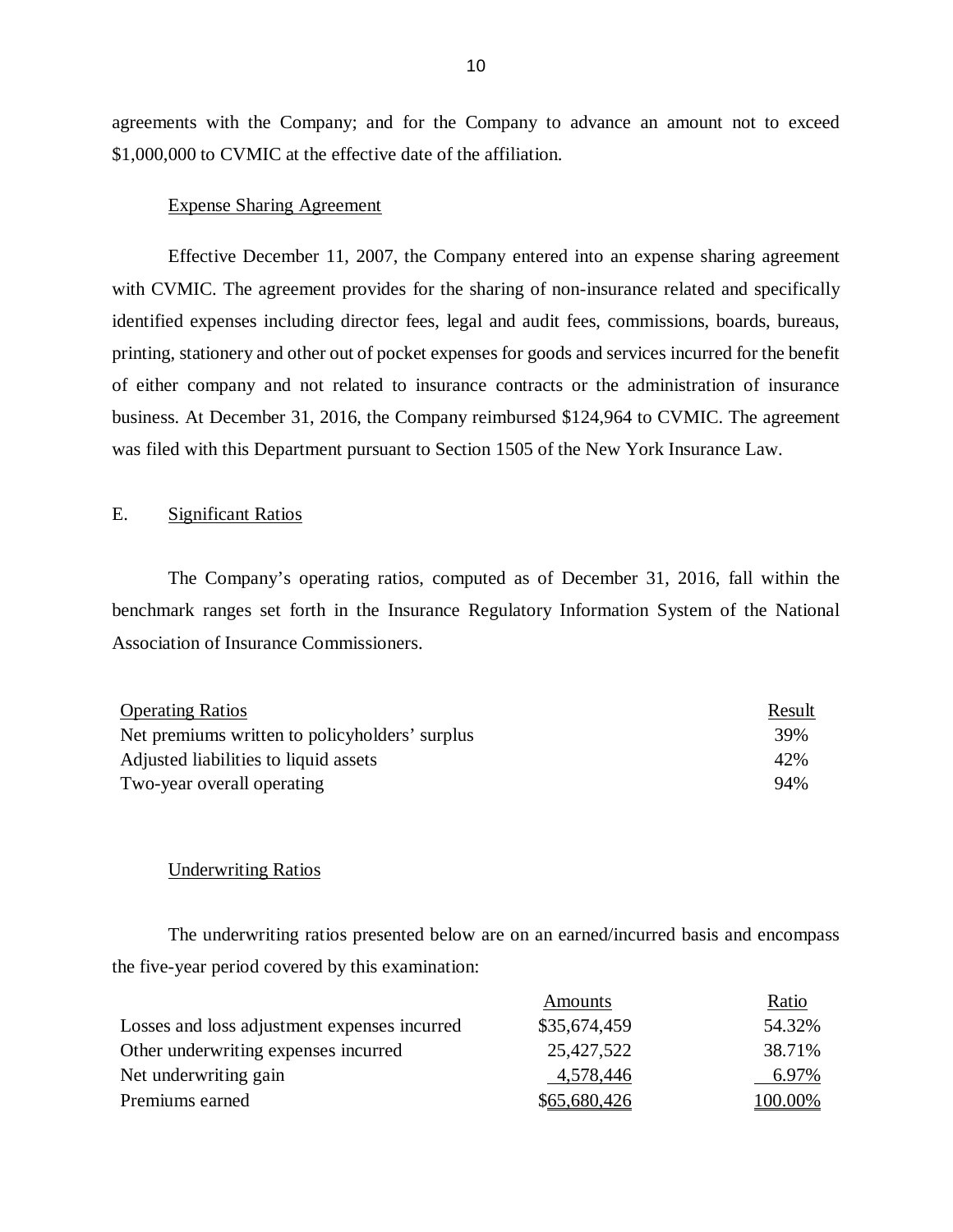The Company's reported risk based capital score (RBC) was 1,662.8% at 12/31/16. The RBC is a measure of the minimum amount of capital appropriate for a reporting entity to support its overall business operations in consideration of its size and risk profile. An RBC of 200 or below can result in regulatory action. There were no financial adjustments in this report that impacted the company's RBC score.

# **3. FINANCIAL STATEMENTS**

#### A. Balance Sheet

The following shows the assets, liabilities and surplus as regards policyholders as of December 31, 2016 as reported by the Company:

| Assets                                           |               | <b>Assets Not</b>  | Net Admitted  |
|--------------------------------------------------|---------------|--------------------|---------------|
|                                                  | <b>Assets</b> | <b>Admitted</b>    | <b>Assets</b> |
| <b>Bonds</b>                                     | \$32,005,760  | \$<br>$\mathbf{0}$ | \$32,005,760  |
| Common stocks (stocks)                           | 13,289,091    | $\theta$           | 13,289,091    |
| Properties occupied by the company               | 998,916       | $\theta$           | 998,916       |
| Cash, cash equivalents and short-term            |               |                    |               |
| investments                                      | 2,319,535     | $\Omega$           | 2,319,535     |
| Other invested assets                            | 1,000,000     | 1,000,000          |               |
| Investment income due and accrued                | 240,274       | $\Omega$           | 240,274       |
| Uncollected premiums and agents' balances in the |               |                    |               |
| course of collection                             | 644,473       | $\overline{0}$     | 644,473       |
| Deferred premiums, agents' balances and          |               |                    |               |
| installments booked but deferred and not yet due | 1,554,802     | $\mathbf{0}$       | 1,554,802     |
| Amounts recoverable from reinsurers              | 126,740       | $\overline{0}$     | 126,740       |
| Funds held by or deposited with reinsured        |               |                    |               |
| companies                                        | 2,537,000     | $\overline{0}$     | 2,537,000     |
| Current federal and foreign income tax           |               |                    |               |
| recoverable and interest thereon                 | 1,574,578     | $\boldsymbol{0}$   | 1,574,578     |
| Electronic data processing equipment and         |               |                    |               |
| software                                         | 37,609        | $\theta$           | 37,609        |
| Furniture and equipment, including health care   |               |                    |               |
| delivery assets                                  | 87,634        | 87,634             | $\theta$      |
| Directors and Officers life insurance            | 273,079       | $\Omega$           | 273,079       |
| Equity in pools – Fair Plan                      | 75,839        | 6,043              | 69,796        |
| Equity in pools – NAMICO                         | 36,965        | $\boldsymbol{0}$   | 36,965        |
| <b>Total assets</b>                              | \$56,802,295  | \$1,093,677        | \$55,708,618  |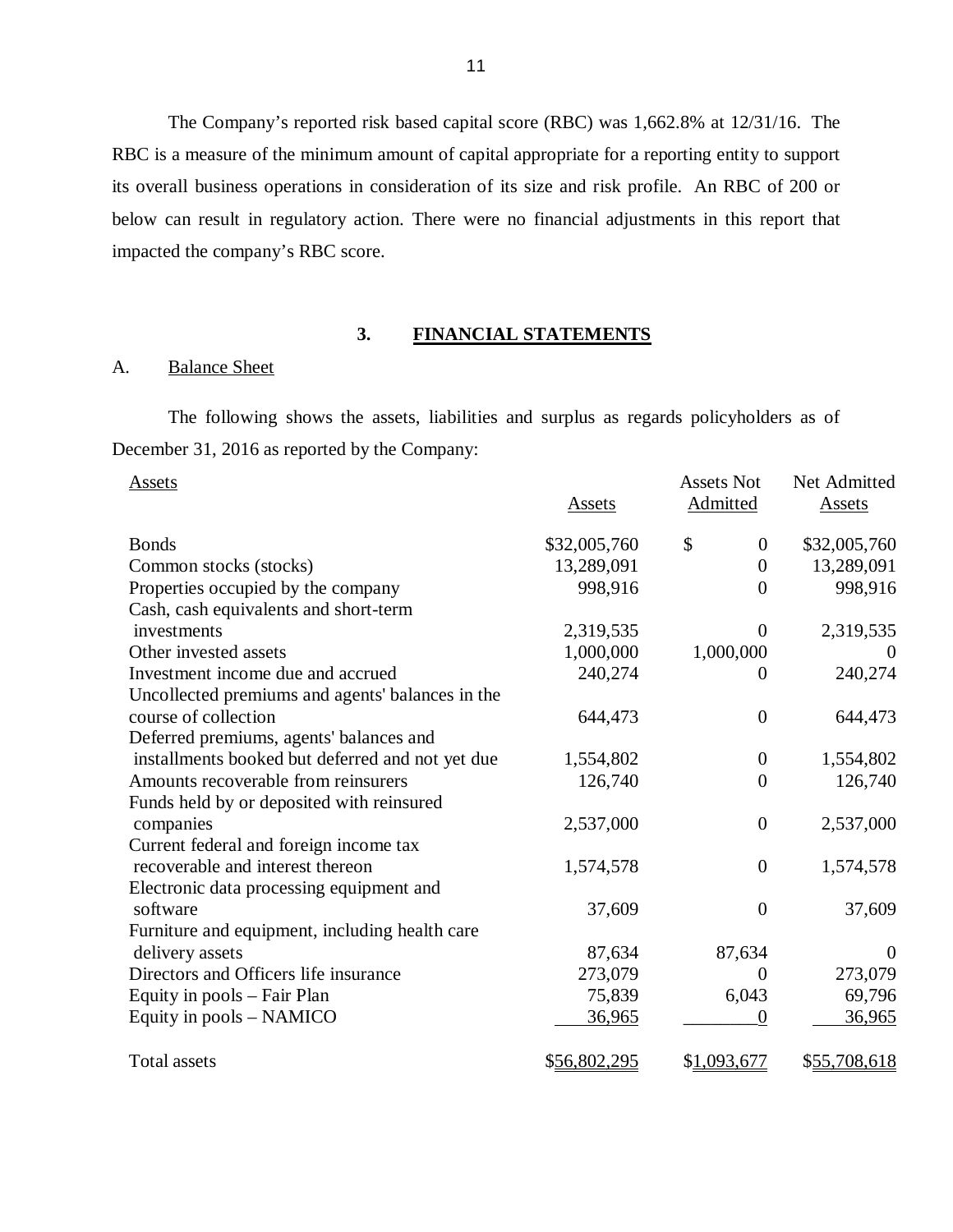Liabilities, surplus and other funds

| Losses and loss adjustment expenses                     |               | \$10,072,700 |
|---------------------------------------------------------|---------------|--------------|
| Reinsurance payable on paid losses and loss adjustment  |               |              |
| expenses                                                |               | 188,302      |
| Commissions payable, contingent commissions and other   |               |              |
| similar charges                                         |               | 872,712      |
| Other expenses (excluding taxes, licenses and fees)     |               | 647,333      |
| Taxes, licenses and fees (excluding federal and foreign |               |              |
| income taxes)                                           |               | 7,278        |
| Net deferred tax liability                              |               | 64,781       |
| Unearned premiums                                       |               | 7,424,866    |
| Advance premium                                         |               | 256,302      |
| Ceded reinsurance premiums payable (net of ceding       |               |              |
| commissions)                                            |               | 80,666       |
| Funds held by company under reinsurance treaties        |               | 1,776,000    |
| Payable to parent, subsidiaries and affiliates          |               | 173,550      |
|                                                         |               |              |
| <b>Total liabilities</b>                                |               | \$21,564,490 |
|                                                         |               |              |
| Surplus and other funds                                 |               |              |
|                                                         |               |              |
| Special contingent surplus                              | \$<br>736,011 |              |
| Unassigned funds (surplus)                              | 33,408,117    |              |
|                                                         |               |              |
| Surplus as regards policyholders                        |               | 34, 144, 128 |
|                                                         |               |              |
| Total liabilities, surplus and other funds              |               | \$55,708,618 |

Note: The Internal Revenue Service has not audited tax returns covering tax years 2012 through 2016. The examiner is unaware of any potential exposure of the Company to any tax assessment and no liability has been established herein relative to such contingency.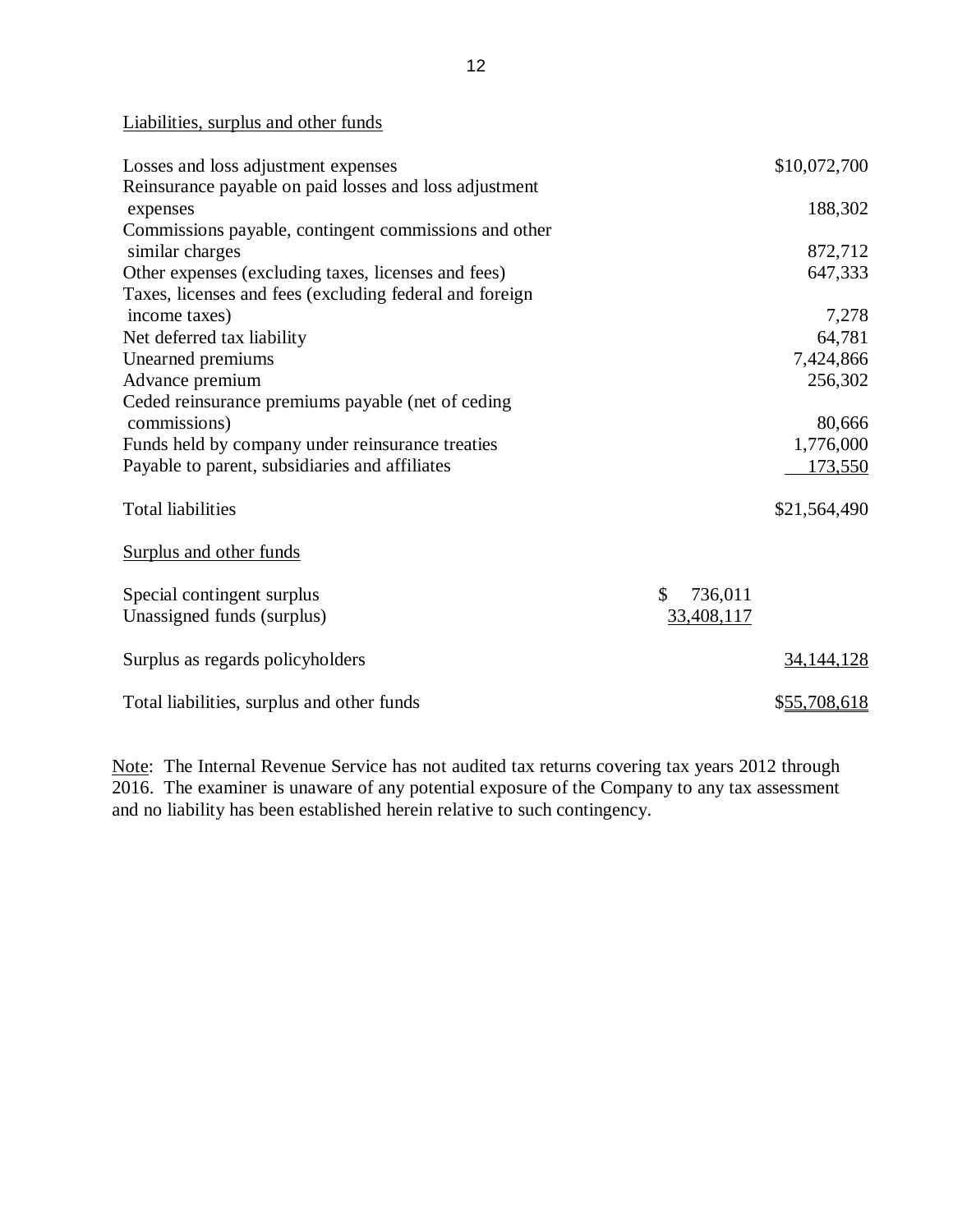# B. Statement of Income

The net income for the examination period as reported by the Company was \$8,200,708 as detailed below:

| <b>Underwriting Income</b>                                                                                                                                    |                                  |              |
|---------------------------------------------------------------------------------------------------------------------------------------------------------------|----------------------------------|--------------|
| Premiums earned                                                                                                                                               |                                  | \$65,680,426 |
| Deductions:<br>Losses and loss adjustment expenses incurred<br>Other underwriting expenses incurred                                                           | \$35,674,459<br>25,427,522       |              |
| Total underwriting deductions                                                                                                                                 |                                  | 61, 101, 981 |
| Net underwriting gain                                                                                                                                         |                                  | \$4,578,445  |
| <b>Investment Income</b>                                                                                                                                      |                                  |              |
| Net investment income earned<br>Net realized capital gain                                                                                                     | \$4,370,857<br>1,349,386         |              |
| Net investment gain                                                                                                                                           |                                  | 5,720,243    |
| Other Income                                                                                                                                                  |                                  |              |
| Net gain from agents' or premium balances charged off<br>Finance and service charges not included in premiums<br>Aggregate write-ins for miscellaneous income | \$<br>59,418<br>794,219<br>7,860 |              |
| Total other income                                                                                                                                            |                                  | 861,497      |
| Net income before federal and foreign income taxes                                                                                                            |                                  | \$11,160,185 |
| Federal and foreign income taxes incurred                                                                                                                     |                                  | 2,959,477    |
| Net income                                                                                                                                                    |                                  | \$ 8,200,708 |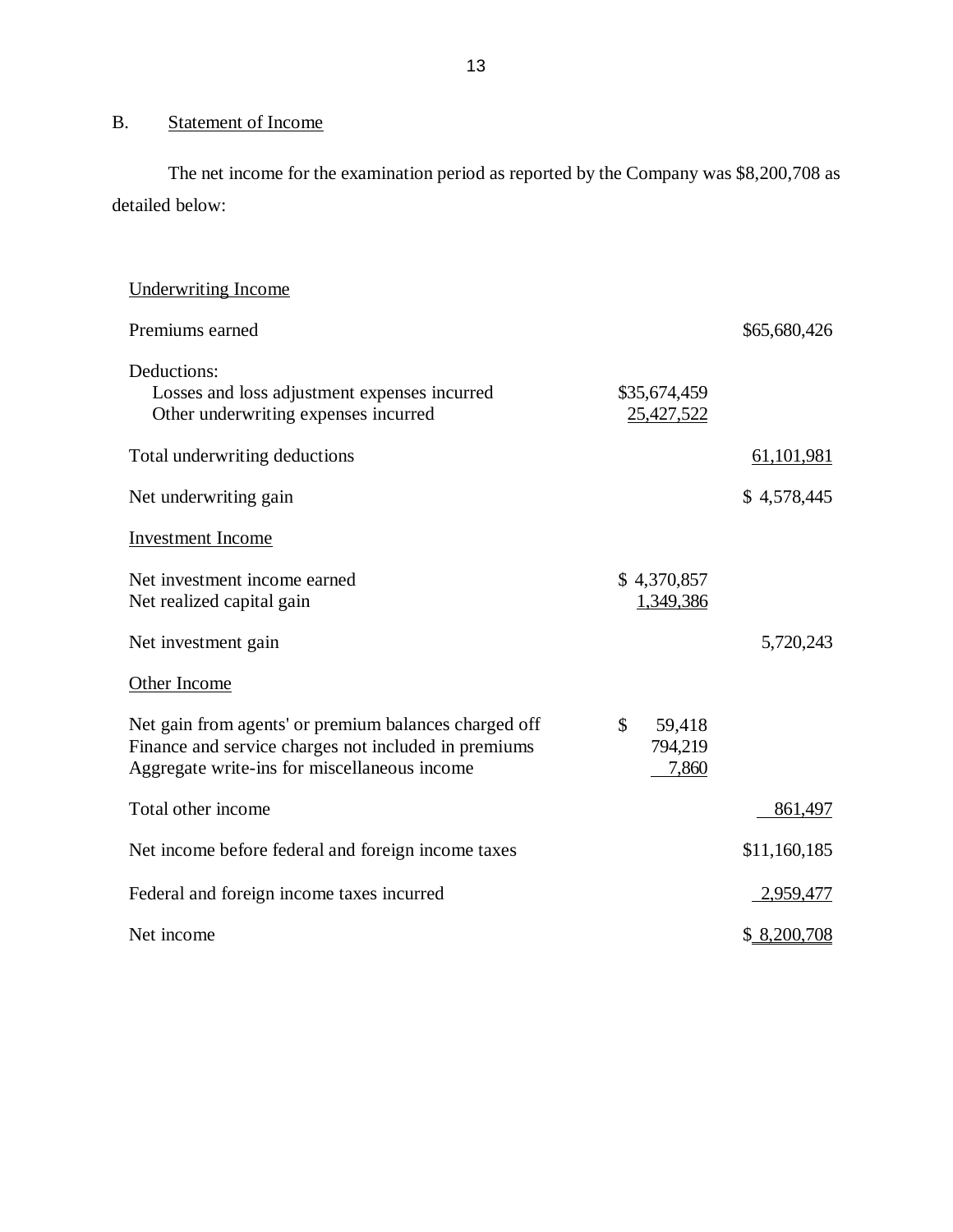#### C. Capital and Surplus Account

Surplus as regards policyholders increased \$9,544,710 during the five-year examination period January 1, 2012 through December 31, 2016 as reported by the Company, detailed as follows:

| Surplus as regards policyholders as reported<br>by the Company as of December 31, 2011                                       |                                     |                             | \$24,599,418 |
|------------------------------------------------------------------------------------------------------------------------------|-------------------------------------|-----------------------------|--------------|
|                                                                                                                              | Gains in<br><b>Surplus</b>          | Losses in<br><b>Surplus</b> |              |
| Net income<br>Net unrealized capital gains or (losses)<br>Change in net deferred income tax<br>Change in non-admitted assets | \$8,200,708<br>1,299,827<br>100,842 | \$56,667                    |              |
| Total gains and losses                                                                                                       | \$9,601,377                         | \$56,667                    |              |
| Net increase in surplus                                                                                                      |                                     |                             | 9,544,710    |
| Surplus as regards policyholders as reported<br>by the Company as of December 31, 2016                                       |                                     |                             |              |

No adjustments were made to surplus as a result of this examination.

#### **4. LOSSES AND LOSS ADJUSTMENT EXPENSES**

The examination liability for the captioned items of \$10,072,700 is the same as reported by the Company as of December 31, 2016. The reserves were concentrated in the homeowners/farmowners (59%) and commercial multiple peril (30%) lines of business. The examination analysis of the loss and loss adjustment expense reserves was conducted in accordance with generally accepted actuarial principles and statutory accounting principles, including the NAIC Accounting Practices & Procedures Manual, Statement of Statutory Accounting Principle No. 55 ("SSAP No. 55).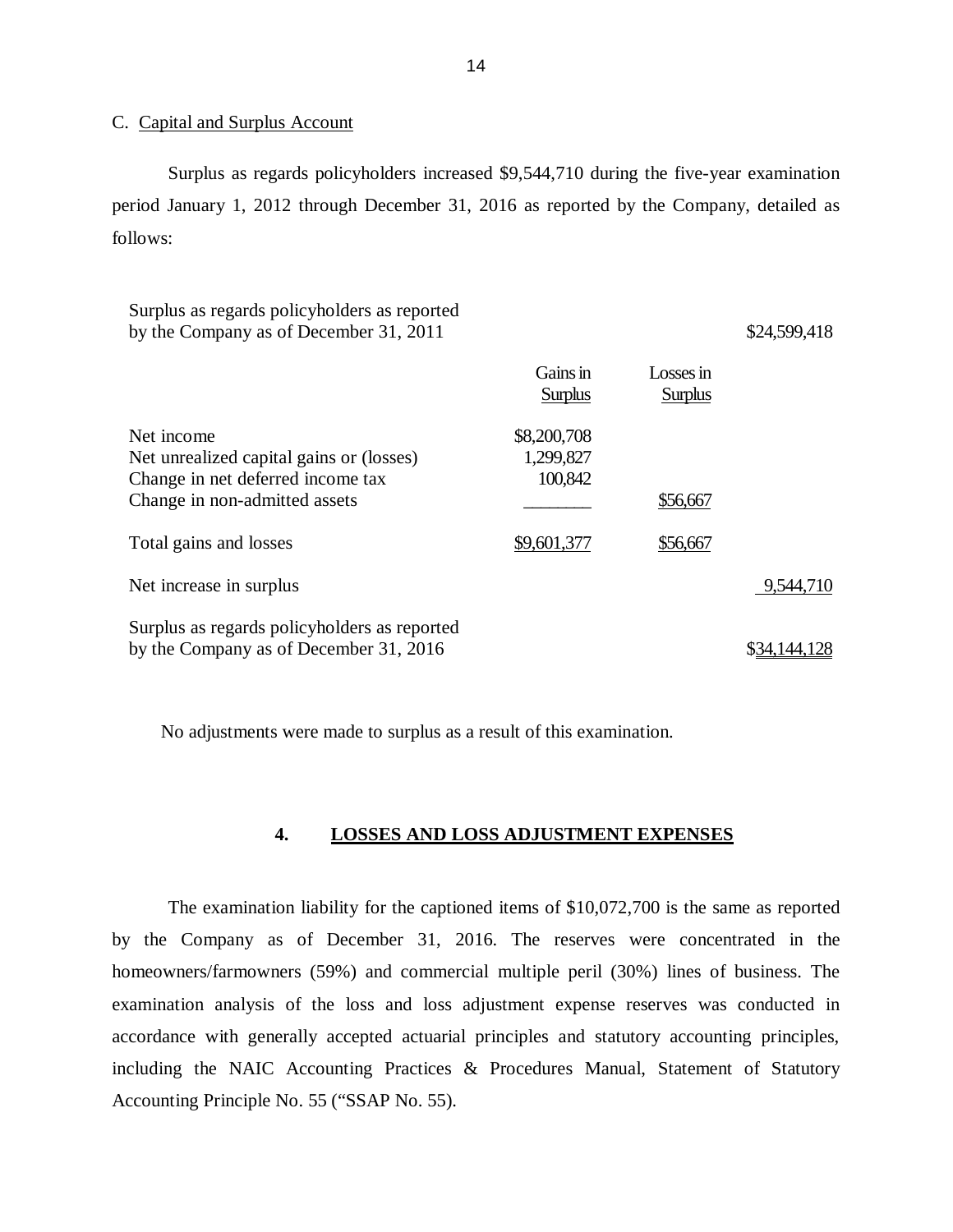# **5. COMPLIANCE WITH PRIOR REPORT ON EXAMINATION**

The prior report on examination contained two recommendations as follows (page numbers refer to the prior report):

#### PAGE NO.

#### ITEM B. Accounts and Records

i. It was recommended that the Company make the required disclosure regarding unsecured reinsurance recoverables in its filed annual statements pursuant to SSAP No. 62R and the NAIC Annual Statement Instructions. 11

The Company has complied with this recommendation.

ii. It was recommended that the Company ensure that the contract with its CPA firm complies with the requirements of Department Regulation 118. 11

The Company has complied with this recommendation.

# **6. SUMMARY OF COMMENTS AND RECOMMENDATIONS**

This report contains no comments or recommendations.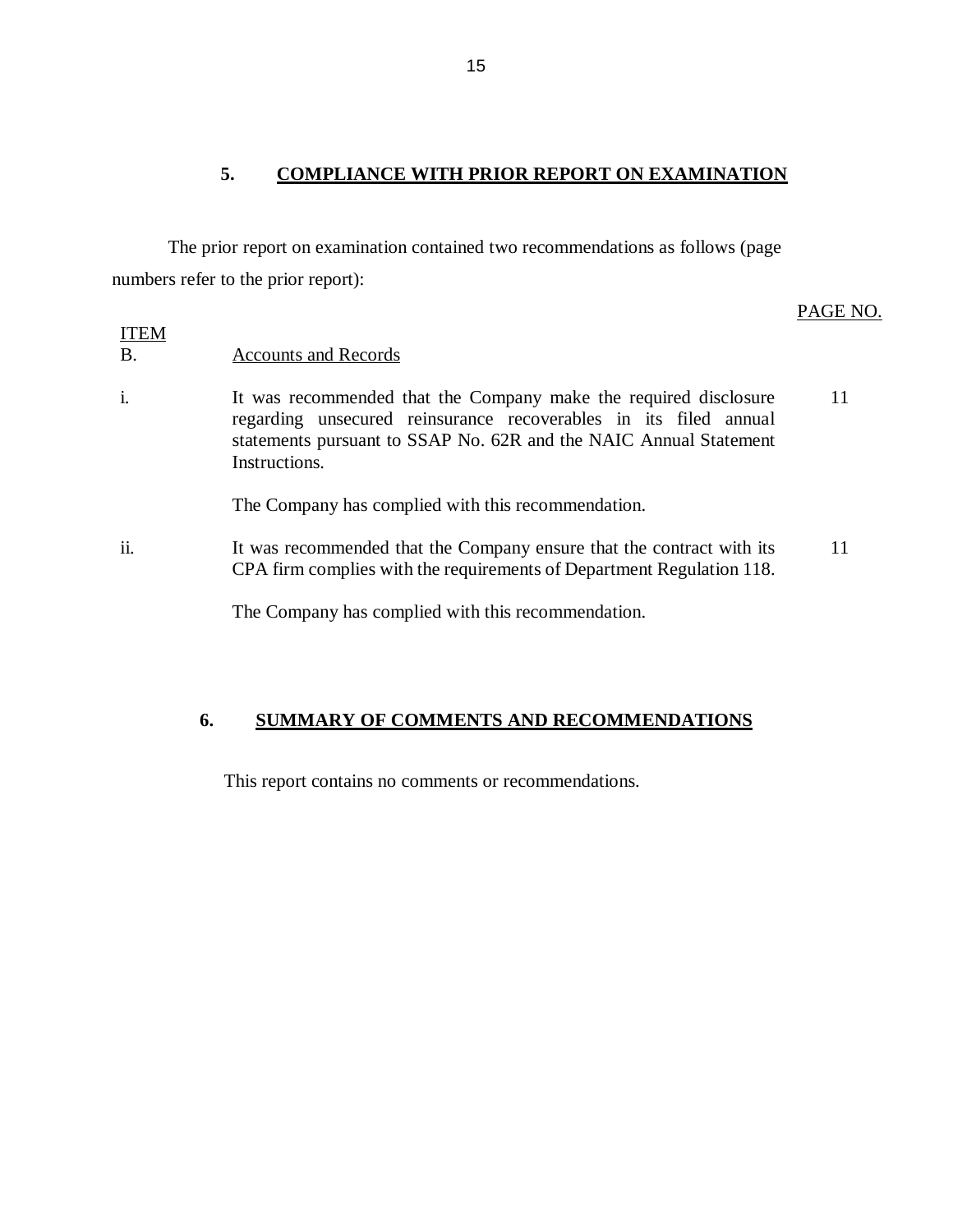Respectfully submitted,

Susan Weijola, CPCU Associate Insurance Examiner

# STATE OF NEW YORK ) )ss: COUNTY OF NEW YORK )

Susan Weijola, being duly sworn, deposes and says that the foregoing report, subscribed by her, is true to the best of her knowledge and belief.

Susan Weijola

Subscribed and sworn to before me

this day of , 2018.